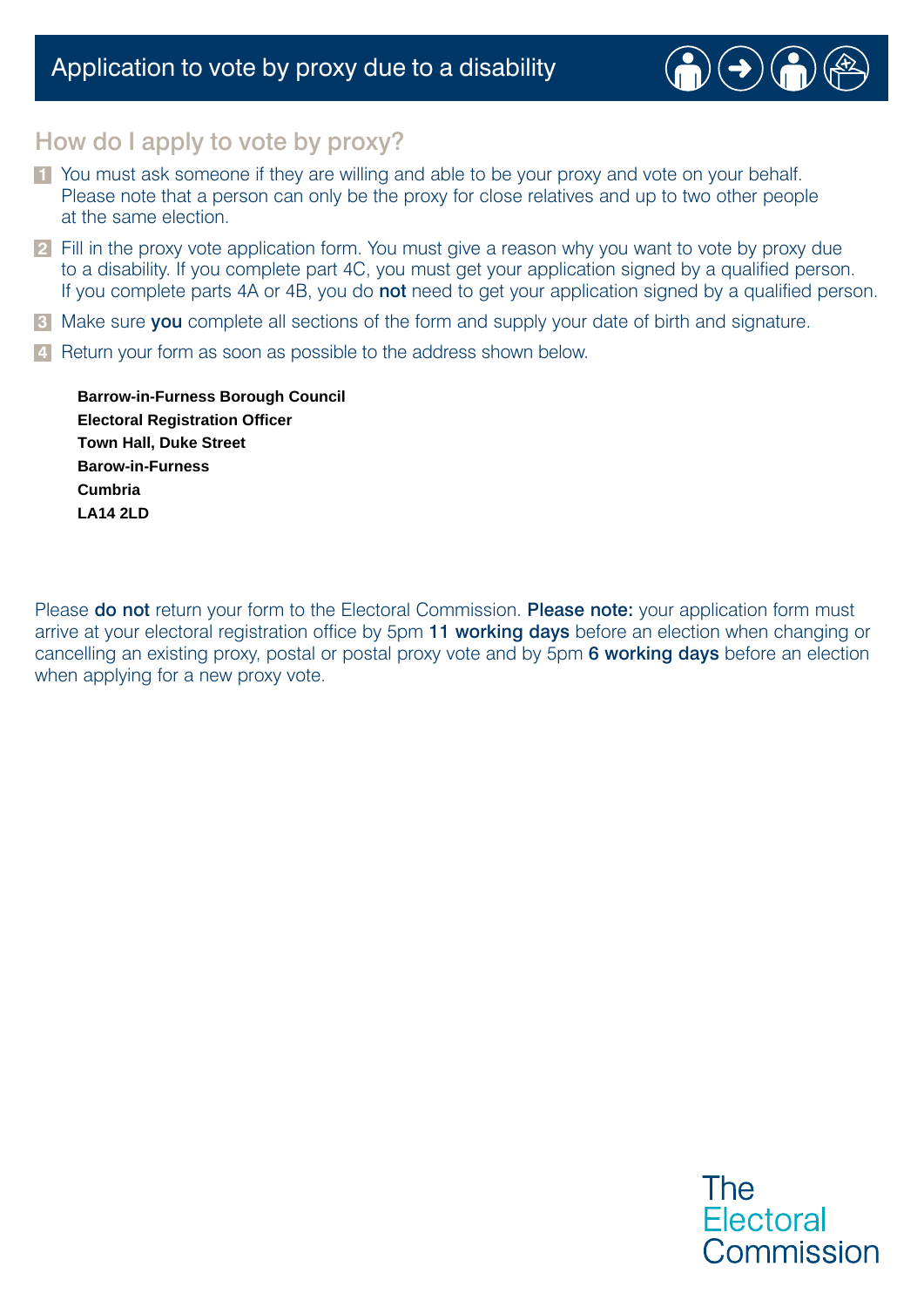## Voting by proxy

If you cannot vote at an election in person, you can apply to vote by proxy (someone else voting on your behalf). You can use this form to apply to vote by proxy due to a disability.

#### Who can support my application?

- a registered medical practitioner, including a dentist, optician, pharmacist, osteopath, chiropractor and psychologist
- a registered nurse
- a Christian Science practitioner
- a registered health professional
- a registered social worker
- a registered mental health manager or their representative
- $\blacksquare$  if you live in a residential care home, the person registered as running that home
- if you live on premises provided for people of pensionable age or disabled persons, the warden of those premises

#### What happens after I've returned this form?

- Your proxy should go to **your** local polling station to vote. If your proxy cannot get to the polling station, they can apply to vote for you by post. They can apply to do this by 5pm 11 working days before election day. They should contact the electoral registration office for more details about this.
- Your proxy will be sent a proxy poll card, telling them where and when to vote on your behalf.
- You must let your proxy know how you want them to vote on your behalf, for example, which candidate or which party.
- $\blacksquare$  If it turns out that you are able to go to the polling station on election day, you can vote in person as long as your proxy has not already done so or has not applied to vote by post for you.
- You will need to give your date of birth and signature on this application form. This information is needed to prevent fraud. If you are unable to sign this form, please contact your Electoral Registration Officer.

### Voting as proxy

A person can only be a proxy for close relatives and up to two other people at an election.

Close relatives are the spouse, civil partner, parent, grandparent, brother, sister, child or grandchild of the applicant.

The proxy must be eligible to vote.

### More information

If you have any questions about voting by proxy, go to www.aboutmyvote.co.uk or contact your electoral registration office.

In England and Wales, the electoral registration office is based at your local council. In Scotland, it may be a separate office.

For contact details, go to www.aboutmyvote.co.uk

This form does not apply in Northern Ireland. Visit www.eoni.org.uk for more information.

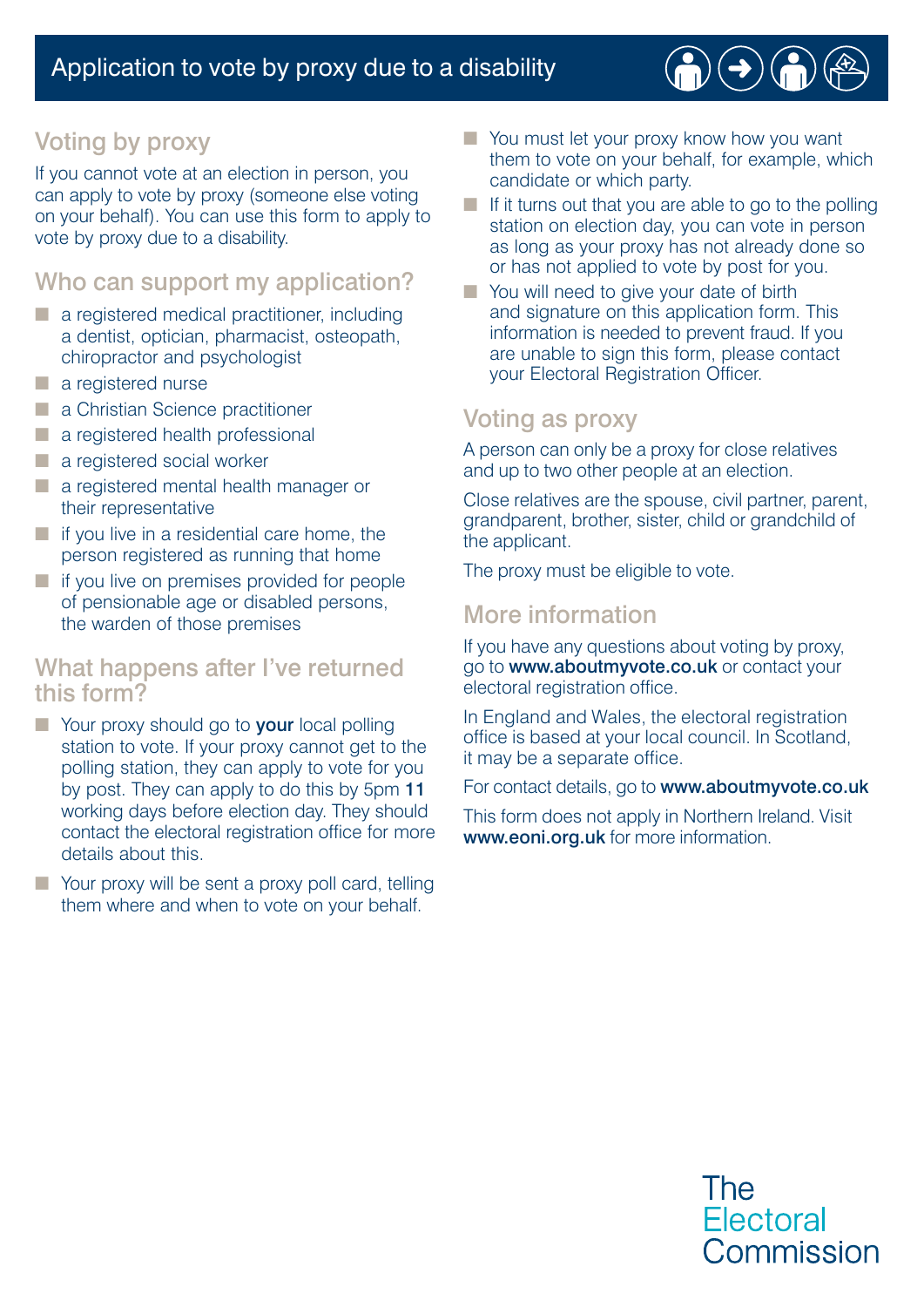# Application to vote by proxy due to a disability

local authority):

Only one person can apply to vote by proxy using this form. Write in black ink and use BLOCK LETTERS. When you have completed the relevant sections and signed the form yourself, send it to your electoral registration office. You can get the address at www.aboutmyvote.co.uk

 $\rightarrow$ 

| <b>About you</b>                                                                                                                                                                                                                                                                          | B. I receive the higher rate of the mobility component of a<br>disability living allowance. My disability is:                                                                                                                  |  |  |  |  |  |
|-------------------------------------------------------------------------------------------------------------------------------------------------------------------------------------------------------------------------------------------------------------------------------------------|--------------------------------------------------------------------------------------------------------------------------------------------------------------------------------------------------------------------------------|--|--|--|--|--|
| Surname                                                                                                                                                                                                                                                                                   |                                                                                                                                                                                                                                |  |  |  |  |  |
| First names (in full)                                                                                                                                                                                                                                                                     | C. I suffer from a disability which is:                                                                                                                                                                                        |  |  |  |  |  |
| Your address (where you are registered to vote)                                                                                                                                                                                                                                           | If the address at which you are registered<br>is a residential care home or sheltered<br>accommodation, please tick this box.                                                                                                  |  |  |  |  |  |
|                                                                                                                                                                                                                                                                                           | Your date of birth and declaration                                                                                                                                                                                             |  |  |  |  |  |
| Postcode<br>Daytime telephone or mobile number (optional)                                                                                                                                                                                                                                 | Declaration: I have asked the person I have named as<br>my proxy and confirm that he/she is willing and able to<br>be appointed to vote on my behalf.                                                                          |  |  |  |  |  |
| E-mail address (optional)                                                                                                                                                                                                                                                                 | As far as I know, the details on this form are true and<br>accurate. I understand that to provide false information<br>on this form is an offence, punishable on conviction<br>by imprisonment of up to 2 years and/or a fine. |  |  |  |  |  |
| <b>About your proxy</b>                                                                                                                                                                                                                                                                   | Date of birth: Please write your date of birth 'DD MM YYYY'                                                                                                                                                                    |  |  |  |  |  |
| Full name                                                                                                                                                                                                                                                                                 | in the black boxes below, using black ink.                                                                                                                                                                                     |  |  |  |  |  |
| Relationship to you (if any)                                                                                                                                                                                                                                                              |                                                                                                                                                                                                                                |  |  |  |  |  |
| <b>Full address</b>                                                                                                                                                                                                                                                                       |                                                                                                                                                                                                                                |  |  |  |  |  |
| Postcode                                                                                                                                                                                                                                                                                  |                                                                                                                                                                                                                                |  |  |  |  |  |
| How long do you want a proxy vote for?                                                                                                                                                                                                                                                    | <b>Signature:</b> Sign below, keeping within the grey border.                                                                                                                                                                  |  |  |  |  |  |
| I want to vote by proxy at all elections<br>(tick one box only):<br>until further notice (permanent proxy vote)<br>for the period<br>from<br>D<br>$\Box$<br>M<br>M<br>Y Y<br>to<br>M Y Y Y Y<br>D<br>D<br>M<br>Why do you want a proxy vote?<br>I am not able to go to my polling station |                                                                                                                                                                                                                                |  |  |  |  |  |
| on election day and wish to vote by proxy<br>because (give one reason only):<br>A. I am registered blind by (the following                                                                                                                                                                | If you are unable to sign this form, please contact<br>your Electoral Registration Officer.                                                                                                                                    |  |  |  |  |  |